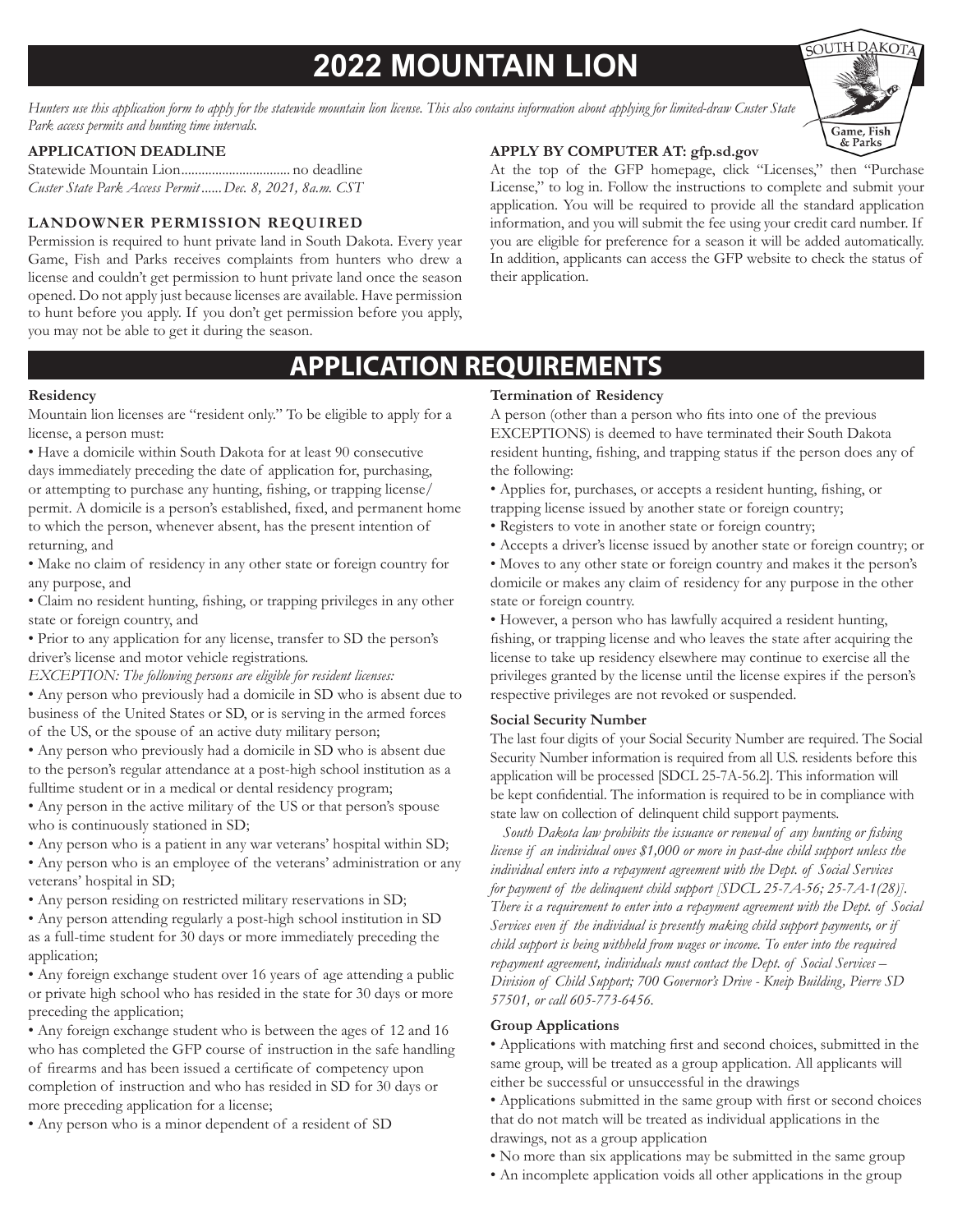### **Submitting Applications**

Applications may be submitted online or on the forms provided in this pamphlet (the forms may be photocopied). Proper postage must be affixed to the envelope to ensure delivery.

**Mail to:** Game, Fish and Parks License Office 20641 SD Hwy 1806, Ft. Pierre, SD 57532

### **Age Eligibility**

• Residents who will turn 12 between Sept. 1 and Dec. 31 can hunt after Sept. 1 during the calendar year they turn 12, provided the season is open.

• Residents under age 16 must successfully complete a HuntSAFE course

• Residents who have not completed the HuntSAFE course at the time of application must use a paper application and leave that information blank on the application form. If drawn, their license will be held until the GFP License Office is notified of the HuntSAFE card number once the course has been successfully completed

### **Submitting Fees**

You must submit the appropriate license fee to cover the cost of each season applied for on this multiple application form. One check may be written to cover the cost of all seasons you apply for on this form. We recommend the fee be sent in the form of a personal check, but a cashier's check, money order or cash are accepted. Cash is not recommended. Make checks payable to "South Dakota Game, Fish and Parks." Payment for applications submitted online must be made with a valid credit card (Visa, MasterCard or American Express). Your credit card will not be charged until, and only if you are successful in the drawing. Non-payment in the form of a cancelled credit card will result in your license being withheld and the blocking of any future license purchases until the unpaid fee, along with any penalties, is paid in full. A bad check will either void the license if the draw has not yet occurred; or if the drawing has been completed, it will result in the blocking of any future license purchases until the unpaid fee, along with any bad check fees and penalties are paid in full.

### **Application Rules**

- Applications not properly filled out will be returned.
- You may submit one application for the statewide mountain lion
- license and harvest one mountain lion total for all seasons.
- Licenses may not be transferred to another person.

### **SEASON APPLICATION INFORMATION**

Use the entire 8-digit number in the first column when filling out "Unit-Type" on the application. The license fee includes a \$6 surcharge established by the South Dakota legislature. Surcharge monies are divided between programs for wildlife damage management and public hunting land access, programs that benefit both landowners and hunters.

TRIBAL LANDS. State licenses are valid on private, deeded lands within the exterior boundaries of an Indian reservation. Persons applying to hunt on Tribal lands should contact the appropriate tribal office concerning tribal lands.

### **STATEWIDE MOUNTAIN LION SEASON**

**License Eligibility:** Residents only

**Open Area:** Statewide

**Individual License Quota:** One mountain lion license

**Season Harvest Limit:** A maximum harvest of 60 mountain lions (or 40 female mountain lions) has been established for the Black Hills Fire Protection District. Mountain lion hunting in the Black Hills will close immediately when either the total harvest limit or the female harvest limit is met.

All license holders are required to maintain daily contact by phone or website to ensure that the season within the Black Hills Fire Protection District is still in progress and has not been closed due to reaching the harvest limit. This information will be updated with each mountain lion harvested and can be accessed by calling 1.866.895.9067, or by visiting the GFP mountain lion webpage at *gfp.sd.gov.* Select the link "2022 Mountain Lion Season Harvest Status."

**Reporting Mountain Lion Kill:** All harvested mountain lions, including the entire carcass and pelt, must be presented to a GFP representative for inspection within 24 hours of harvest. Mountain lions harvested in the Black Hills must be reported to GFP personnel and checked in at the Rapid City GFP Regional Office (4130 Adventure Trail at the site of the Rapid City Outdoor Campus) or the park headquarters at Custer State Park. Hunters who are successful in taking a mountain lion must call the GFP Regional Office at 605.394.2391, or CSP office headquarters at 605.255.4515, during weekday office hours (8 a.m.-5 p.m.), or call State Radio at 605.393.8121 during nights and weekends.

Arrangements can then be made to have a GFP representative meet the hunter at the Rapid City GFP Office or the headquarters at Custer State Park.

Individuals who take mountain lions outside of the Black Hills must contact a Conservation Officer or other GFP representative within 24 hours of kill to arrange for inspection of the carcass and pelt.

**License Fee:** \$28

**Statewide Season Dates:** Dec. 26, 2021 - Dec. 25, 2022 on land that is located outside of the Black Hills Fire Protection District.

**Black Hills Season Dates:** Dec. 26, 2021 - April 30, 2022; except the mountain lion season will end immediately if the harvest limit of 60 mountain lions, or 40 females, is met at an earlier date.

#### **Requirements:**

- The use of dogs is allowed year-round outside of the Black Hills Fire Protection District and must originate on private land. The hunt may cross over or culminate on private land with permission from the landowner or lessee or on public land where allowed.

- Licensed hunters must accompany the dog handler when the dogs are released and must continuously participate in the hunt thereafter until the hunt is completed.

-No person may pursue or release dogs on tracks indicating multiple mountain lions travelling together.

-Any mountain lion accompanying another mountain lion may not be harvested.

-All mountain lions taken, including carcass and pelt, must be presented to GFP staff within 24 hours of the kill for inspection.

-All firearms, muzzleloaders and archery equipment must meet the same minimum requirements established for deer hunting in South Dakota -Shooting hours are ½ hour before sunrise to ½ hour after sunset.

-Hunters may not hunt with the aid of traps or bait.

-Hunters may use electronic calls.

-All licenses are sold by application through the GFP License Office in Fort Pierre or online.

### **APPLICATION DEADLINES**

Applications may be submitted online or by paper application through the mail. Applicants may purchase a license through the end of the season by applying to the GFP License Office in Fort Pierre, either online or by paper application through the mail. Please allow ample time for processing and return of the license before the hunt takes place.

### **Season-Unit-Type Choices:**

**MTL-ST1- Statewide**; except where prohibited. See special provisions for limited Custer State Park Access Permits.

**76:** (one any mountain lion) unlimited resident licenses (\$28)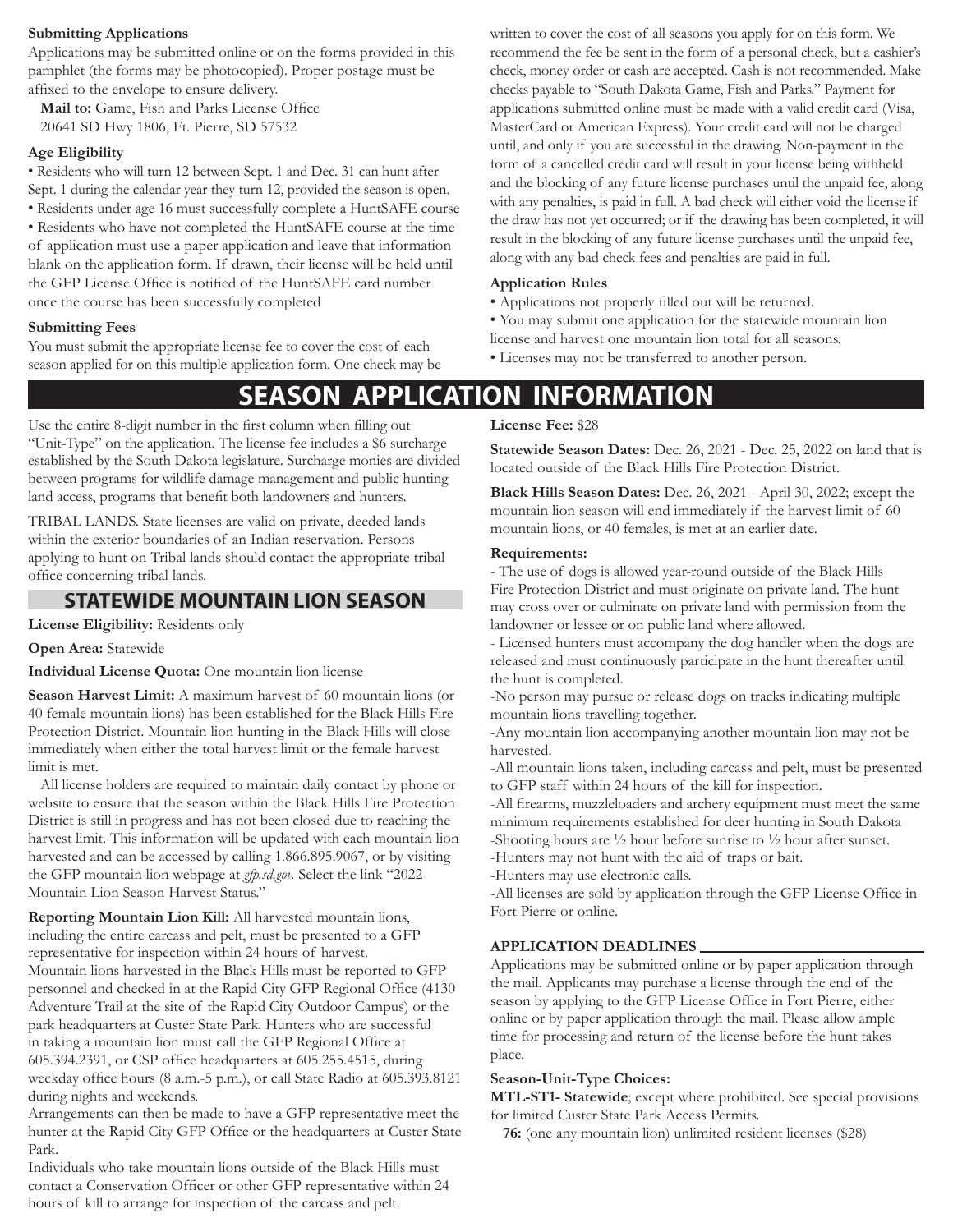## **MOUNTAIN LION HUNTING WITHIN CUSTER STATE PARK**

Custer State Park (CSP) is closed to mountain lion hunting except during established hunting intervals for hunters who possess a valid statewide mountain lion license and a temporary access permit issued free of cost. Individuals interested in hunting mountain lions within CSP must enter their name into a random drawing to obtain a free access permit to hunt mountain lions within CSP. Applicants must possess a statewide mountain lion license before applying for a free access permit.

| <b>HUNTING INTERVAL</b> | <b>PERMITS</b>          |
|-------------------------|-------------------------|
| December 26 - January 8 | 3 permits, dogs allowed |
| January 9-22            | 15 permits              |
| January 23 - February 5 | 3 permits, dogs allowed |
| February 6-19           | 15 permits              |
| February 20 - March 5   | 3 permits, dogs allowed |
| March 6-19              | 15 permits              |
| March 20 - April 2      | 3 permits, dogs allowed |
| April 3 - April 16      | 15 permits              |
| April 17 - April 30     | 3 permits, dogs allowed |

### **CONTACT US:**

| <b>License Office</b>                   | <b>Phone</b> | <b>Office Hours</b> |  |  |  |
|-----------------------------------------|--------------|---------------------|--|--|--|
| 20641 SD Hwy 1806                       | 605.223.7660 | Monday - Friday     |  |  |  |
| Fort Pierre, SD 57532 TTY: 605.223.7684 |              | $8$ a.m. $-5$ p.m.  |  |  |  |

The access permit application process is only available through an online process. Applicants must apply by 8 a.m. CST on December 8, 2021. Apply at: *gfp.sd.gov/hunting/big-game/mountain-lion.aspx*

The following criteria and rules will apply to hunting within Custer State Park (CSP) for mountain lions.

- Once an individual has harvested a mountain lion, or their designated hunting interval has passed, their CSP Access Permit will expire.
- All mountain lions taken, including the entire carcass and pelt, must be presented to GFP staff within 24 hours of the kill for inspection.
- If the Black Hills mountain lion season closes prior to the April 30 end date, mountain lion hunting within CSP will also close.
- No person may hunt any big game species within 200 yards of any public access road or building in CSP.

### **USE OF DOGS IN CSP**

*In addition to the requirements listed above:* 

- Dogs are allowed in CSP only during specified hunting intervals with valid access permit.
- Hunters using dogs must attempt to harvest the first legal mountain lion that they have reasonable opportunity to harvest, except under the condition where the lion pursued shows obvious signs of lactation.

### 8 a.m. - 5 p.m. For more information visit: **gfp.sd.gov**

# **APPLICATION INSTRUCTIONS**

- **1. Season/Unit/Type Choices:** There is only one season and unit type for this application. **Habitat Stamp:** Habitat stamp is required anyone 18 or older applying for or purchasing a hunting or fishing license. If you have not already purchased a habitat stamp, please include the \$10 resident fee in addition to your application fee. Applicants who have not purchased a habitat stamp and do not include the fee for the habitat stamp will have their application returned.
- **2. Rules Checkboxes:** Read all items and check the box next to each item to signify that you understand and agree.
- **3. Residency:** Check the box to indicate that you qualify as a resident.
- **4. Social Security Number:** Last four digits only. This information is required by state law and applications that do not include the SSN will be rejected. See information under "application requirements."
- **5. Date of Birth:** Enter your date of birth, month first, followed by day and year. For example, a birth date of March 8, 1971, would be entered 03-08-1971.
- **6. Driver License or Identification Card Number:** If you possess one, please enter your driver's license number, even if it duplicates your Social Security Number. Residents over age 16 without a driver's license must enter your state-issued and expiration-dated South Dakota ID card number. Include the two-letter abbreviation for the state or province your driver's license was issued from. Youth without a driver's license or ID card number, see instruction No. 8.
- **7. Print Name:** Print your complete name, with FIRST NAME first, followed by middle initial and last name. Leave a space between each.
- **8. HuntSAFE Card Number:** This number must be entered for resident youth ages 12-15. If the hunter safety course has not been taken at the time of application, but will be completed before the hunt, leave this blank. If drawn, the license will be held until the License Office is notified of the HuntSAFE card number after the course has been successfully completed.
- **9. Mailing Address:** Licenses and refunds will be mailed to the address provided on the application. Those returned as "undeliverable" will be held in the License Office until a correct address is provided.
- **10. Height:** measured in feet and inches. **Weight:** registered in pounds.
- **11. Phone Number:** Enter your daytime phone number. This information is kept confidential and is used only for contacting and/or surveying hunters.
- **12. E-mail Address:** This information is optional but is helpful if there is a need to contact or send updates on information. We request that you fill this out if you have a personal e-mail address.
- **13. Gender:** Check the appropriate box.
- **14. Mailing List Opt-Out:** Applications are considered "public record" and from occasionally the Game, Fish and Parks Commission receives requests from groups and businesses for these names and addresses. If you wish to keep your name from appearing on these lists, you may check this box. You will still be included in official GFP mailings such as season surveys.
- **15. Suspended Privileges:** Any person who has had hunting, fishing or trapping privileges revoked or suspended in any state or country may not purchase a preference point or license for or exercises that same privilege in South Dakota during the period of the revocation or suspension.
- **16. Donate to Second Century Habitat Fund, TIPs or SAH:** You may make a donation to the Second Century Habitat Fund, Turn In Poachers (TIPs) or Sportsmen Against Hunger (SAH) programs by checking one of the blanks at the bottom of the application and including an amount greater than the license fee in your payment. Any amount over the license fee will be donated to the selected program when one of the boxes is checked. If neither of the boxes is checked, the overpayment will be refunded. Your contributions are tax deductible. See page 17 for program descriptions.
- **17. Sign Application:** This application must be signed to be valid. A parent or guardian must sign the application for youth under age 16. Applications that are not signed will not be processed for a license.
	- *Review your application form to make certain all required information is completed and accurate. Carefully tear or cut the one page form from this pamphlet, and mail the application to:*